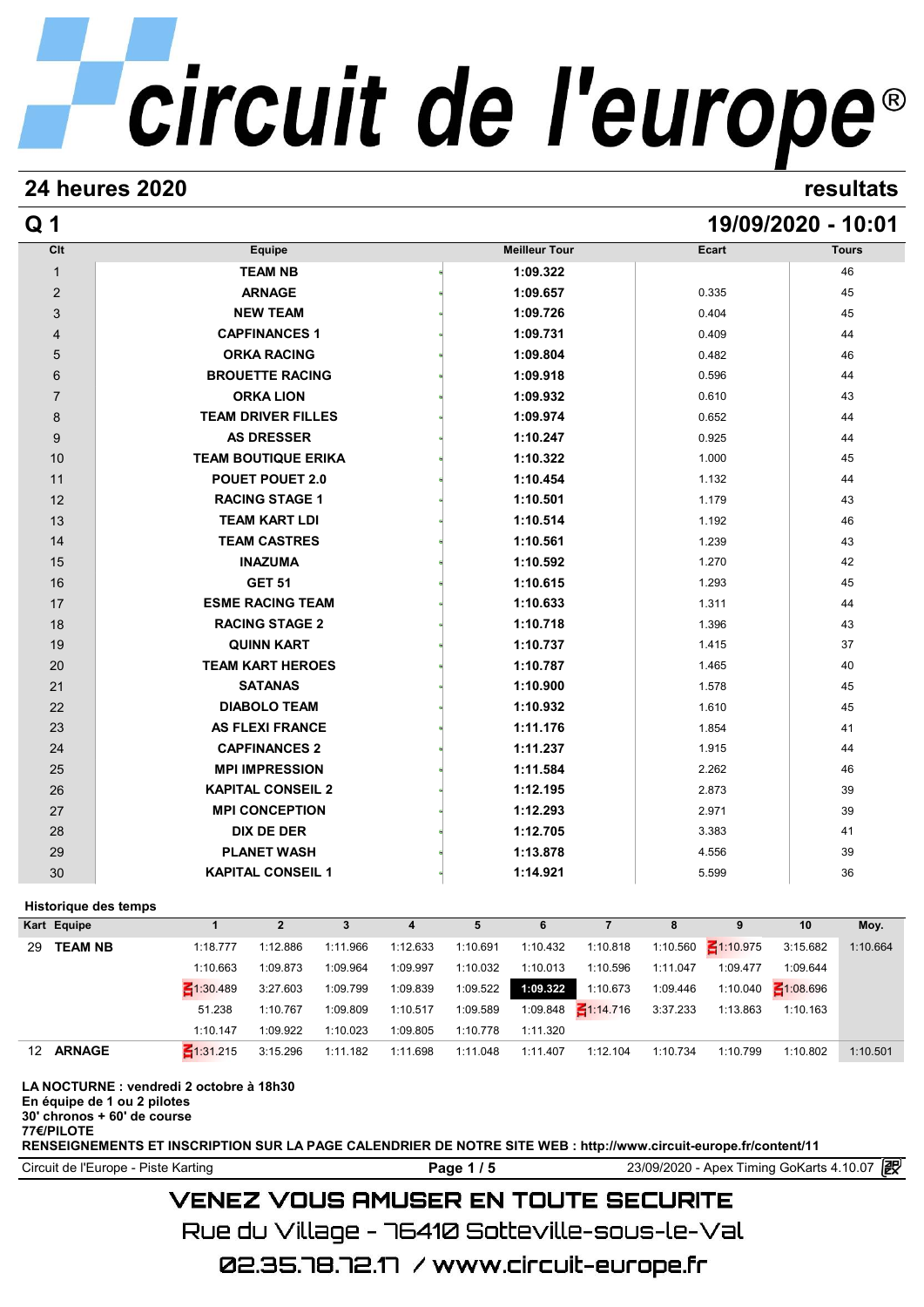|    | <b>24 heures 2020</b>     |                 |                         |                 |                 |                 |                 |                 |                 |                   |                 | resultats |
|----|---------------------------|-----------------|-------------------------|-----------------|-----------------|-----------------|-----------------|-----------------|-----------------|-------------------|-----------------|-----------|
|    | Kart Equipe               | $\mathbf{1}$    | $\overline{\mathbf{2}}$ | $\mathbf{3}$    | 4               | ${\bf 5}$       | 6               | $\overline{7}$  | 8               | 9                 | 10              | Moy.      |
|    |                           | 1:10.621        | ₹1:12.036               | 2:36.853        | 1:10.926        | 1:10.710        | 1:10.411        | 1:10.303        | 1:10.291        | 1:10.000          | 1:10.261        |           |
|    |                           | $\leq 1:06.543$ | 2:35.162                | 1:10.835        | 1:10.262        | 1:10.103        | 1:09.921        | 1:10.227        | 1:09.743        | $\leq 1:06.581$   | 2:34.459        |           |
|    |                           | 1:10.243        | 1:09.968                | 1:10.098        | 1:10.693        | 1:09.657        | 1:10.377        | 1:10.232        | $\leq 1:08.267$ | 2:24.254          | 1:10.967        |           |
|    |                           | 1:10.746        | 1:10.075                | 1:10.503        | 1:09.676        | 1:09.912        |                 |                 |                 |                   |                 |           |
| 33 | <b>NEW TEAM</b>           | 1:19.837        | 1:13.718                | 1:12.469        | 1:12.064        | 1:11.090        | 1:10.658        | $\leq 1:04.583$ | 3:34.539        | 1:10.921          | 1:12.554        | 1:11.043  |
|    |                           | 1:10.141        | 1:10.399                | $\leq 1:06.606$ | 2:53.689        | 1:10.926        | 1:10.387        | 1:09.841        | 1:10.175        | 1:10.137          | $\leq 1:07.364$ |           |
|    |                           | 2:34.223        | 1:10.241                | 1:10.141        | 1:09.965        | 1:11.674        | 1:10.114        | 1:09.756        | $\leq 1:07.166$ | 2:20.264          | 1:10.957        |           |
|    |                           | 1:10.930        | 1:10.049                | 1:10.320        | 1:10.107        | 1:10.031        | $\leq 1:11.069$ | 2:32.973        | 1:10.522        | 1:10.222          | 1:09.953        |           |
|    |                           | 1:14.546        | 1:09.726                | 1:09.919        | 1:10.210        | 1:11.835        |                 |                 |                 |                   |                 |           |
| 26 | <b>CAPFINANCES 1</b>      | 1:21.709        | 1:15.758                | 1:12.927        | 1:12.845        | 1:12.159        | 1:13.461        | 1:12.200        | $\leq 1:14.297$ | 3:13.180          | 1:12.389        | 1:11.732  |
|    |                           | 1:10.689        | 1:10.983                | 1:10.186        | 1:11.212        | $\leq 1:17.879$ | 3:11.294        | 1:11.784        | 1:11.239        | 1:11.178          | 1:10.768        |           |
|    |                           | 1:12.024        | 1:10.983                | 1:11.500        | $\leq 1:18.305$ | 2:50.603        | 1:10.750        | 1:09.731        | 1:10.855        | 1:10.147          | 1:10.423        |           |
|    |                           | 1:09.998        | 1:09.938                | 1:11.418        | 1:12.113        | 1:10.608        | $\leq 1:09.929$ | 3:07.458        | 1:11.751        | 1:11.651          | 1:11.584        |           |
|    |                           | 1:11.506        | 1:11.404                | 1:11.064        | 1:11.426        |                 |                 |                 |                 |                   |                 |           |
| 15 | <b>ORKA RACING</b>        | 35.958          | 42.727                  | 1:13.711        | 1:14.232        | 1:11.888        | 1:11.491        | 1:10.953        | 1:11.050        | $\leq 1:15.232$   | 3:01.195        | 1:11.292  |
|    |                           | 1:13.312        | 1:12.774                | 1:12.011        | 1:12.007        | 1:11.441        | $\leq 1:23.337$ | 2:29.701        | 1:13.362        | 31:08.876         | 2:24.098        |           |
|    |                           | 1:10.518        | 1:10.539                | 1:10.575        | 1:10.189        | 1:12.944        | 1:10.403        | $\leq 1:13.061$ | 2:32.035        | 1:10.831          | 1:10.500        |           |
|    |                           | 1:10.346        | 1:10.056                | 1:10.147        | 1:10.214        | 1:11.890        | 1:10.545        | 1:10.219        | 1:09.986        | 1:12.029          | 1:11.345        |           |
|    |                           | $\leq 1:08.615$ | 2:45.846                | 1:10.549        | 1:10.671        | 1:09.804        | 1:11.423        |                 |                 |                   |                 |           |
| 10 | <b>BROUETTE RACING</b>    | 1:22.106        | 1:14.095                | 1:14.030        | 1:12.811        | 1:14.084        | 1:12.397        | 1:11.563        | 1:11.314        | $\leq 1:15.189$   | 3:30.660        | 1:12.214  |
|    |                           | 1:12.979        | 1:12.398                | 1:12.649        | 1:12.956        | 1:12.666        | 1:12.415        | 1:12.852        | $\leq 1:19.315$ | 2:48.645          | 1:11.144        |           |
|    |                           | 1:11.388        | 1:11.084                | 1:11.030        | 1:10.943        | 1:10.811        | 1:10.873        | 1:11.401        | $\leq 1:10.439$ | 2:41.982          | 1:11.332        |           |
|    |                           | 1:10.840        | 1:10.653                | 1:11.817        | 1:11.040        | 1:10.799        | $\leq 1:18.530$ | 3:03.708        | 1:10.513        | 1:10.693          | 1:09.992        |           |
|    |                           | 1:21.732        | 1:10.061                | 1:10.338        | 1:09.918        |                 |                 |                 |                 |                   |                 |           |
| 4  | <b>ORKA LION</b>          | 1:14.758        | 1:14.494                | 1:12.661        | 1:12.905        | 1:12.327        | 1:11.291        | 1:11.245        | $\leq 1:11.665$ | 3:01.181          | 1:11.650        | 1:11.302  |
|    |                           | 1:11.178        | 1:10.235                | $\leq 1:24.812$ | 2:37.321        | 1:12.775        | 1:12.318        | 1:11.517        | $\leq 1:18.826$ | 2:46.411          | 1:11.606        |           |
|    |                           | 1:10.593        | 1:10.889                | 1:10.386        | 1:09.932        | 1:11.593        | 1:11.107        | $-1:07.856$     | 2:34.109        | 1:11.219          | 1:10.516        |           |
|    |                           | 1:11.110        | 1:10.241                | 1:10.295        | $\leq 1:07.359$ | 2:49.061        | 1:10.826        | 1:10.171        | 1:10.219        | 1:10.264          | 1:11.212        |           |
|    |                           | 1:10.286        | 1:10.732                | 1:10.439        |                 |                 |                 |                 |                 |                   |                 |           |
| 20 | <b>TEAM DRIVER FILLE</b>  | 1:20.675        | 1:14.104                | 1:12.455        | 1:11.864        | 1:11.466        | 1:11.011        | 1:10.396        | 1:10.492        | $\leq 1:15.801$   | 3:21.056        | 1:11.656  |
|    |                           | 1:13.539        | 1:11.850                | 1:12.789        | 1:10.940        | 1:11.071        | $\leq 1:15.079$ | 3:04.668        | 1:11.152        | 1:11.852          | 1:12.581        |           |
|    |                           | 1:11.802        | ₹1:06.953               | 2:26.836        | 1:11.523        | 1:10.675        | 1:13.350        | 1:11.789        | 1:11.412        | 1:12.232          | $\leq 1:11.045$ |           |
|    |                           | 2:15.598        | 1:11.446                | 1:10.447        | 1:10.087        | 1:10.295        | 1:11.188        | 1:09.974        |                 | 1:10.442 1:04.250 | 2:39.653        |           |
|    |                           | 1:10.022        | 1:10.671                | 1:10.350        | 1:10.365        |                 |                 |                 |                 |                   |                 |           |
| 16 | <b>AS DRESSER</b>         | 1:25.195        | 1:15.103                | 1:14.412        | 1:12.787        | 1:12.534        | 1:11.745        | $\leq 1:08.411$ | 3:34.994        | 1:10.621          | 1:11.128        | 1:11.932  |
|    |                           | 1:11.252        | 1:11.944                | 1:11.751        | 1:10.318        | 1:10.631        | 1:10.696        | $\leq 1:08.749$ | 3:13.567        | 1:11.650          | 1:12.283        |           |
|    |                           | 1:11.312        | 1:11.738                | 1:10.742        | 1:10.911        | 1:10.967        | 1:11.830        | $\leq$ 1:17.253 | 2:39.153        | 1:10.549          | 1:10.488        |           |
|    |                           | 1:11.343        | 1:10.247                | 1:12.304        | 1:10.489        | 1:10.442        | 1:11.091        | 1:11.245        | $\leq 1:08.980$ | 3:03.282          | 1:12.319        |           |
|    |                           | 1:12.099        | 1:11.784                | 1:12.235        | 1:11.387        |                 |                 |                 |                 |                   |                 |           |
| 21 | TEAM BOUTIQUE ER 1:23.374 |                 | 1:16.144                | 1:14.267        | 1:13.730        | 1:12.803        | 1:13.329        | 1:13.215        | $\leq 1:14.467$ | 2:54.462          | 1:13.088        | 1:12.780  |
|    |                           | 1:15.112        | 1:13.881                | 1:12.720        | 1:12.785        | 1:13.174        | $\leq 1:11.161$ | 3:28.031        | 1:16.006        | 1:15.956          | 1:14.705        |           |

**RENSEIGNEMENTS ET INSCRIPTION SUR LA PAGE CALENDRIER DE NOTRE SITE WEB : http://www.circuit-europe.fr/content/11**

#### Circuit de l'Europe - Piste Karting **Page 2 / 5** Page 2 / 5 23/09/2020 - Apex Timing GoKarts 4.10.07 **图**

## **VENEZ VOUS AMUSER EN TOUTE SECURITE**

Rue du Village – 76410 Sotteville-sous-le-Val

02.35.78.72.17 /www.circuit-europe.fr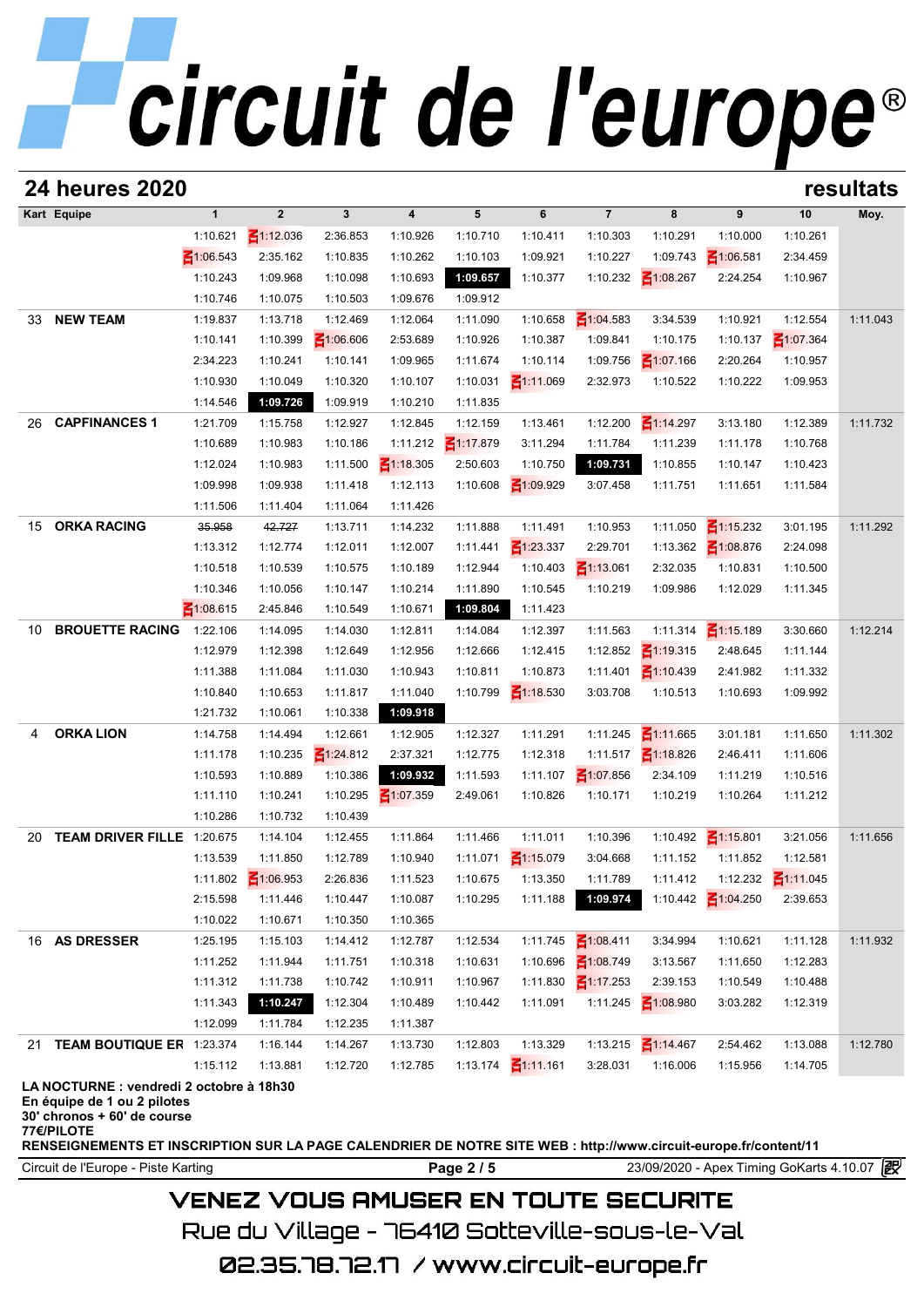|    | <b>24 heures 2020</b>                                                                                                                                                                                                                    |                 |                         |                 |                  |                 |                 |                 |                 |                 |                 | resultats |
|----|------------------------------------------------------------------------------------------------------------------------------------------------------------------------------------------------------------------------------------------|-----------------|-------------------------|-----------------|------------------|-----------------|-----------------|-----------------|-----------------|-----------------|-----------------|-----------|
|    | Kart Equipe                                                                                                                                                                                                                              | $\mathbf{1}$    | $\overline{\mathbf{2}}$ | 3               | $\boldsymbol{4}$ | 5               | 6               | $\overline{7}$  | 8               | 9               | 10              | Moy.      |
|    |                                                                                                                                                                                                                                          | 1:14.317        | 1:14.422                | $\leq 1:18.179$ | 2:36.344         | 1:11.335        | 1:11.823        | 1:11.002        | 1:10.813        | 1:11.381        | 1:11.314        |           |
|    |                                                                                                                                                                                                                                          | 1:11.301        | $\leq 1:14.350$         | 2:22.742        | 1:11.951         | 1:11.093        | 1:10.795        | 1:10.525        | 1:10.493        | 1:11.154        | 1:10.896        |           |
|    |                                                                                                                                                                                                                                          | 1:11.342        | 1:10.492                | 1:10.322        | 1:11.318         | 1:10.492        |                 |                 |                 |                 |                 |           |
| 23 | <b>POUET POUET 2.0</b>                                                                                                                                                                                                                   | 1:36.366        | 1:19.548                | 1:16.638        | 1:16.571         | 1:18.947        | 1:15.805        | 1:16.292        | $\leq 1:10.801$ | 3:08.815        | 1:11.808        | 1:15.004  |
|    |                                                                                                                                                                                                                                          | 1:11.796        | 1:12.756                | $\leq 1:15.823$ | 43.132           | 1:21.139        | 1:16.641        | 1:15.746        | 1:16.641        | 1:16.431        | 1:16.672        |           |
|    |                                                                                                                                                                                                                                          | $\leq 1:17.337$ | 2:59.553                | 1:14.079        | 1:14.731         | 1:15.386        | 1:13.601        | $\leq 1:11.491$ | 2:57.493        | 1:12.635        | 1:14.393        |           |
|    |                                                                                                                                                                                                                                          | 1:14.182        | 1:13.527                | 1:13.885        | 1:14.313         | $\leq 1:19.709$ | 2:36.398        | 1:12.027        | 1:12.662        | 1:10.731        | 1:10.991        |           |
|    |                                                                                                                                                                                                                                          | 1:10.454        | 1:10.471                | 1:11.083        | 1:11.188         |                 |                 |                 |                 |                 |                 |           |
| 7  | <b>RACING STAGE 1</b>                                                                                                                                                                                                                    | 1:19.136        | 1:14.071                | 1:13.715        | 1:14.583         | 1:13.496        | $\leq 1:23.008$ | 2:43.953        | 1:11.374        | 1:11.617        | 1:11.088        | 1:12.292  |
|    |                                                                                                                                                                                                                                          | 1:11.000        | 1:10.831                | $\leq 1:21.010$ | 2:57.971         | 1:12.261        | 1:12.553        | 1:11.329        | 1:11.306        | $\leq 1:15.965$ | 2:38.653        |           |
|    |                                                                                                                                                                                                                                          | 1:10.696        | 1:10.777                | 1:10.501        | 1:11.200         | 1:11.727        | 51:11.619       | 2:29.658        | 1:12.885        | 1:13.145        | 1:11.757        |           |
|    |                                                                                                                                                                                                                                          | 1:11.874        | 1:11.681                | 1:09.775        | 2:38.925         | 1:11.718        | 1:12.367        | 1:12.015        | 1:12.199        | 1:11.843        | 1:12.124        |           |
|    |                                                                                                                                                                                                                                          | 1:11.624        | 1:12.506                | 1:14.656        |                  |                 |                 |                 |                 |                 |                 |           |
| 27 | <b>TEAM KART LDI</b>                                                                                                                                                                                                                     | 1:22.166        | 1:16.236                | 1:13.515        | 1:13.744         | $\leq 1:08.939$ | 58.027          | 1:13.875        | 1:12.403        | 1:13.920        | 1:12.013        | 1:12.152  |
|    |                                                                                                                                                                                                                                          | 1:13.102        | 1:12.798                | $\leq 1:11.086$ | 2:35.239         | 1:11.651        | 1:11.556        | 1:11.574        | 1:11.031        | 1:11.186        | $\leq 1:10.976$ |           |
|    |                                                                                                                                                                                                                                          | 2:37.179        | 1:11.738                | 1:11.584        | 1:11.678         | 1:11.456        | 1:11.307        | 1:11.185        | 1:11.700        | $\leq 1:10.116$ | 2:20.964        |           |
|    |                                                                                                                                                                                                                                          | 1:11.391        | 1:11.423                | 1:11.062        | 1:10.985         | 1:11.032        | 1:10.994        | 1:11.024        | $\leq 1:06.250$ | 2:38.585        | 1:11.116        |           |
|    |                                                                                                                                                                                                                                          | 1:10.792        | 1:13.089                | 1:10.780        | 1:11.047         | 1:10.825        | 1:10.514        |                 |                 |                 |                 |           |
| 8  | <b>TEAM CASTRES</b>                                                                                                                                                                                                                      | 1:25.310        | 1:23.996                | 1:15.920        | 1:15.219         | 1:15.103        | 1:14.602        | $\leq 1:22.305$ | 3:44.977        | 1:14.131        | 1:14.345        | 1:13.492  |
|    |                                                                                                                                                                                                                                          | 1:13.616        | 1:13.425                | 1:15.334        | $\leq$ 1:14.017  | 3:03.546        | 1:13.186        | 1:14.667        | 1:12.145        | 1:12.533        | 1:12.323        |           |
|    |                                                                                                                                                                                                                                          | 1:13.254        | $\leq 1:19.021$         | 2:43.225        | 1:14.654         | 1:12.674        | 1:11.698        | 1:12.688        | 1:12.699        | 1:11.606        | $\leq 1:10.948$ |           |
|    |                                                                                                                                                                                                                                          | 2:29.128        | 1:12.196                | 1:11.244        | 1:11.001         | 1:12.103        | 1:12.395        | 1:11.403        | 1:10.733        | 1:11.414        | 1:11.437        |           |
|    |                                                                                                                                                                                                                                          | 1:10.910        | 1:10.561                | 1:11.698        |                  |                 |                 |                 |                 |                 |                 |           |
| 14 | <b>INAZUMA</b>                                                                                                                                                                                                                           | 36.842          | 44.560                  | 1:15.384        | 1:13.257         | 1:13.051        | 1:13.428        | $\leq 1:11.245$ | 2:47.637        | 1:14.120        | 1:15.681        | 1:13.440  |
|    |                                                                                                                                                                                                                                          | 1:17.257        | 1:14.112                | 1:13.472        | $\leq 1:11.903$  | 42.162          | 1:15.999        | 1:13.475        | 1:12.566        | $\leq 1:13.475$ | 2:44.438        |           |
|    |                                                                                                                                                                                                                                          | 1:14.334        | 1:14.469                | 1:14.413        | 1:13.992         | $\leq 1:13.681$ | $\leq 4:19.764$ | 3:27.850        | 1:13.769        | 1:12.130        | 1:12.043        |           |
|    |                                                                                                                                                                                                                                          | $\leq 1:21.470$ | 2:41.232                | 1:11.155        | 1:11.089         | 1:11.605        | 1:11.514        | 1:10.592        | $-1:21.947$     | 2:24.733        | 1:14.821        |           |
|    |                                                                                                                                                                                                                                          | 1:12.496        | 1:12.660                |                 |                  |                 |                 |                 |                 |                 |                 |           |
| 11 | <b>GET 51</b>                                                                                                                                                                                                                            | 1:27.392        | 1:15.617                | 1:14.421        | 1:13.365         | 1:13.820        | 1:11.945        | 1:11.757        | 1:11.391        | $\leq 1:10.826$ | 3:03.395        | 1:12.342  |
|    |                                                                                                                                                                                                                                          | 1:11.680        | 1:10.921                | 1:10.671        | 1:10.968         | 1:10.806        | $\leq 1:06.751$ | 3:06.770        | 1:10.698        | 1:11.257        | 1:11.127        |           |
|    |                                                                                                                                                                                                                                          | 1:10.879        | 1:11.500                | $\leq 1:07.433$ | 2:19.117         | 1:12.251        | 1:11.665        | 1:11.178        | 1:10.823        | 1:10.615        | 1:10.830        |           |
|    |                                                                                                                                                                                                                                          | 1:10.716        | $\leq 1:06.342$         | 2:10.357        | 1:13.943         | 1:12.115        | 1:11.653        | 1:12.326        | 1:12.375        | $\leq 1:14.865$ | 2:21.116        |           |
|    |                                                                                                                                                                                                                                          | 1:11.175        | 1:12.037                | 1:12.307        | 1:12.886         | 1:12.865        |                 |                 |                 |                 |                 |           |
| 35 | <b>ESME RACING TEAN</b>                                                                                                                                                                                                                  | 1:31.652        | 1:19.769                | 1:16.572        | 1:16.557         | $\leq 1:18.577$ | 2:49.504        | 1:14.672        | 1:12.018        | 1:12.727        | 1:12.900        | 1:13.053  |
|    |                                                                                                                                                                                                                                          | 1:13.783        | 1:12.090                | 1:11.894        | 1:11.690         | $\leq 1:13.223$ | 2:51.508        | 1:11.041        | 1:11.901        | 1:11.507        | 1:12.677        |           |
|    |                                                                                                                                                                                                                                          | 1:11.122        | 1:12.063                | 1:11.627        | 1:10.633         | $\leq 1:07.619$ | 2:34.828        | 1:10.884        | 1:10.673        | 1:10.816        | 1:11.015        |           |
|    |                                                                                                                                                                                                                                          | 1:11.178        | 1:10.648                | 1:11.345        | 1:11.049         | $\leq 1:07.404$ | 2:29.691        | 1:13.153        | 1:11.882        | 1:11.862        | 1:12.649        |           |
|    |                                                                                                                                                                                                                                          | 1:12.070        | $\leq 1:10.984$         | 2:33.597        | 1:15.684         |                 |                 |                 |                 |                 |                 |           |
| 19 | <b>RACING STAGE 2</b>                                                                                                                                                                                                                    | 1:24.554        | 1:15.194                | 1:15.279        | 1:13.791         | 1:13.232        | 1:12.874        | $\leq 1:11.666$ | 3:15.258        | 1:14.173        | 1:14.308        | 1:13.326  |
|    |                                                                                                                                                                                                                                          | 1:14.827        | 1:13.168                | $\leq 1:11.325$ | 2:45.628         | 1:12.387        | 1:12.441        | 1:12.369        | 1:13.199        | $\leq 1:23.893$ | 2:19.095        |           |
|    |                                                                                                                                                                                                                                          | 1:12.606        | 1:11.746                | 1:11.495        | 1:11.645         | 1:10.755        | 1:10.718        | ₹1:12.179       | 2:34.704        | 1:13.966        | 1:12.895        |           |
|    | LA NOCTURNE : vendredi 2 octobre à 18h30<br>En équipe de 1 ou 2 pilotes<br>30' chronos + 60' de course<br>77€/PILOTE<br>RENSEIGNEMENTS ET INSCRIPTION SUR LA PAGE CALENDRIER DE NOTRE SITE WEB : http://www.circuit-europe.fr/content/11 |                 |                         |                 |                  |                 |                 |                 |                 |                 |                 |           |

Circuit de l'Europe - Piste Karting **Page 3 / 5 Page 3 / 5** 23/09/2020 - Apex Timing GoKarts 4.10.07 **段** 

## **VENEZ VOUS AMUSER EN TOUTE SECURITE**

Rue du Village – 76410 Sotteville-sous-le-Val

02.35.78.72.17 / www.circuit-europe.fr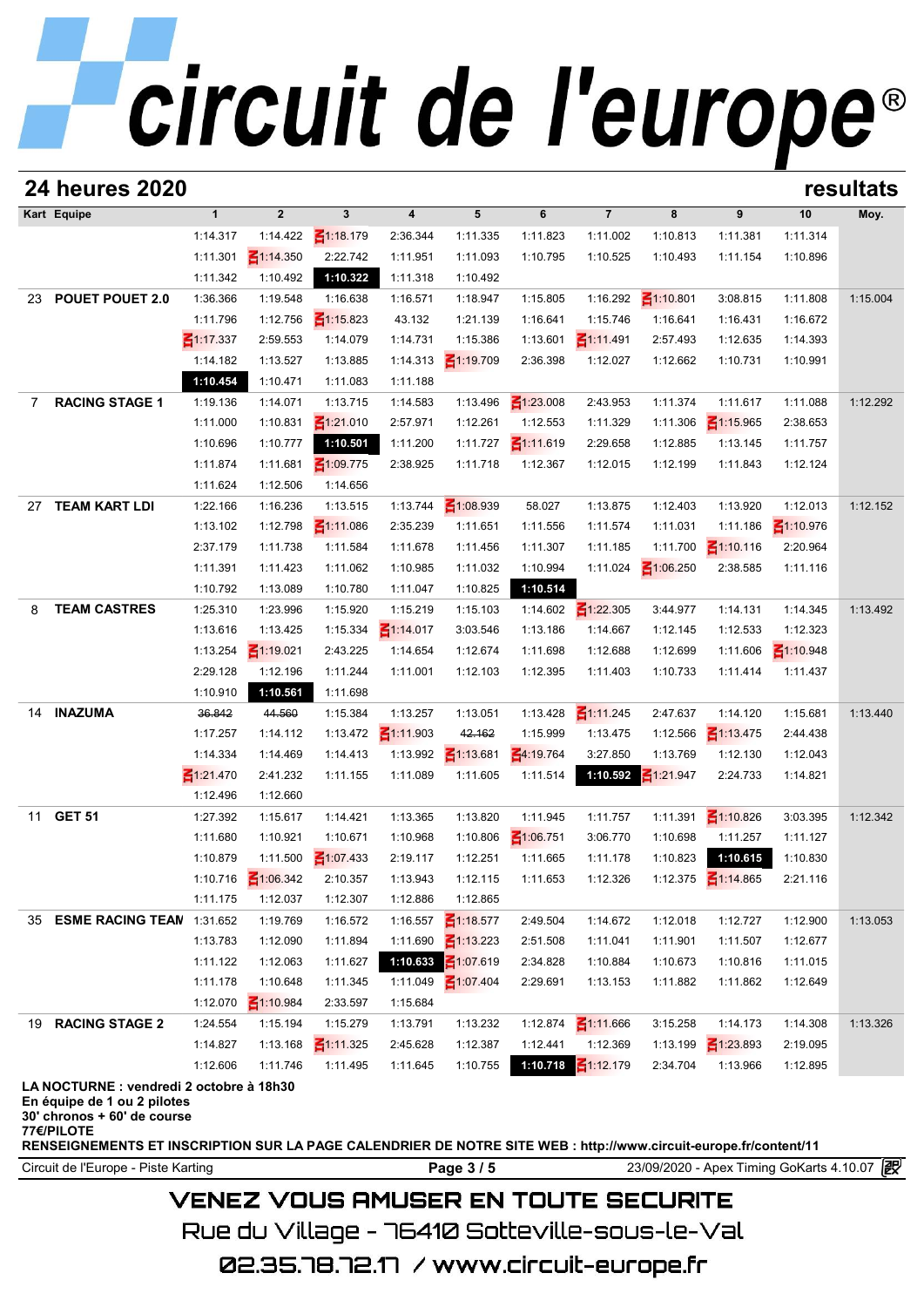|    | <b>24 heures 2020</b>                                                                                                |                 |                         |                 |                  |                 |                 |                 |                 |                 |                 | resultats |
|----|----------------------------------------------------------------------------------------------------------------------|-----------------|-------------------------|-----------------|------------------|-----------------|-----------------|-----------------|-----------------|-----------------|-----------------|-----------|
|    | Kart Equipe                                                                                                          | $\mathbf{1}$    | $\overline{\mathbf{2}}$ | 3               | $\boldsymbol{4}$ | 5               | 6               | $\overline{7}$  | 8               | 9               | 10              | Moy.      |
|    |                                                                                                                      | 1:13.357        | 1:12.562                | $\leq 1:09.755$ | 2:11.451         | 1:14.084        | 1:12.478        | 1:12.270        | ₹1:09.953       | 2:22.163        | 1:13.860        |           |
|    |                                                                                                                      | 1:11.928        | 1:12.552                | 1:12.421        |                  |                 |                 |                 |                 |                 |                 |           |
| 36 | <b>QUINN KART</b>                                                                                                    | 5:32.699        | 1:15.581                | 1:16.927        | $\leq 1:12.166$  | 3:05.526        | 1:12.863        | $\leq 1:08.800$ | 2:37.511        | 1:11.812        | 1:14.254        | 1:24.919  |
|    |                                                                                                                      | 1:11.779        | $\leq 1:15.028$         | 2:58.292        | 1:12.297         | 1:11.549        | $\leq 1:15.500$ | 2:36.940        | 1:15.382        | 1:14.685        | $\leq 1:07.034$ |           |
|    |                                                                                                                      | 2:40.716        | 1:14.199                | 1:14.073        | $\leq 1:08.173$  | 2:31.715        | 1:12.130        | 1:11.673        | 1:12.134        | $\leq 1:05.422$ | 2:59.855        |           |
|    |                                                                                                                      | 1:19.363        | 1:10.882                | 1:10.827        | 1:11.477         | 1:10.737        | 1:10.916        | $\leq 1:16.577$ |                 |                 |                 |           |
| 34 | <b>TEAM KART HEROE!</b>                                                                                              | 1:27.712        | 1:13.856                | 1:13.335        | 1:12.829         | 1:11.778        | 1:11.000        | $\leq$ 1:14.591 | 3:06.875        | 1:11.926        | 1:10.787        | 1:13.302  |
|    |                                                                                                                      | 1:11.860        | $\leq 1:08.927$         | 2:45.316        | 1:12.050         | 1:12.410        | 1:11.800        | $\leq 1:21.269$ | 2:46.305        | 1:13.929        | 1:13.167        |           |
|    |                                                                                                                      | $\leq 1:13.618$ | 3:37.390                | 1:17.163        | 1:15.846         | 1:15.401        | $\leq 1:18.625$ | 2:36.808        | 1:14.626        | 1:12.052        | 1:12.168        |           |
|    |                                                                                                                      | 1:11.288        | $\leq 1:11.110$         | 2:53.768        | 1:13.430         | 1:11.645        | 1:11.738        | $\leq 1:11.663$ | 2:29.094        | 1:10.838        | 1:11.238        |           |
| 24 | <b>SATANAS</b>                                                                                                       | 1:33.521        | 1:19.380                | 1:17.199        | 1:18.225         | 1:18.176        | 1:18.926        | 1:18.516        | 1:15.066        | 1:15.370        | 1:14.336        | 1:14.346  |
|    |                                                                                                                      | $\leq 1:19.808$ | 2:40.923                | 1:14.216        | 1:15.006         | 1:13.323        | 1:13.378        | 1:12.496        | 1:12.568        | $\leq 1:18.805$ | 2:26.495        |           |
|    |                                                                                                                      | 1:12.105        | 1:11.585                | 1:11.622        | 1:10.998         | 1:11.783        | 1:17.227        | 1:12.091        | 1:11.359        | $\leq 1:09.719$ | 2:35.835        |           |
|    |                                                                                                                      | 1:12.987        | 1:13.252                | 1:14.349        | 1:13.942         | 1:12.694        | 1:14.807        | 1:13.051        | 1:11.576        | 1:11.423        | $\leq 1:12.617$ |           |
|    |                                                                                                                      | 2:32.303        | 1:10.900                | 1:11.024        | 1:11.310         | 1:11.039        |                 |                 |                 |                 |                 |           |
| 18 | <b>DIABOLO TEAM</b>                                                                                                  | 1:23.812        | 1:15.644                | 1:13.498        | 1:13.235         | 1:12.766        | $\leq 1:09.153$ | 2:33.030        | 1:13.117        | 1:13.164        | $\leq 1:09.182$ | 1:12.823  |
|    |                                                                                                                      | 2:38.389        | 1:15.681                | 1:15.790        | $\leq 1:14.503$  | 2:41.063        | 1:13.914        | 1:12.534        | 1:13.056        | 1:12.950        | 1:13.055        |           |
|    |                                                                                                                      | $\leq 1:12.876$ | 2:27.711                | 1:11.754        | 1:11.521         | 1:11.419        | 1:11.407        | 1:11.412        | 1:12.540        | 1:11.546        | 1:12.512        |           |
|    |                                                                                                                      | 1:11.363        | 1:11.363                | 1:11.632        | 1:12.590         | 1:11.767        | 1:10.932        | 1:11.854        | $\leq 1:10.729$ | 2:36.860        | 1:11.908        |           |
|    |                                                                                                                      | 1:12.304        | 1:11.237                | 1:11.013        | 1:11.495         | 1:13.022        |                 |                 |                 |                 |                 |           |
| 31 | <b>AS FLEXI FRANCE</b>                                                                                               | 1:37.497        | 1:24.755                | 1:13.140        | 1:12.522         | 1:13.675        | 1:12.131        | $\leq 1:19.243$ | 3:52.932        | 1:15.133        | 1:13.386        | 1:13.778  |
|    |                                                                                                                      | 1:14.053        | 1:13.912                | $\leq 1:23.082$ | 3:01.008         | 1:11.746        | 1:13.405        | 1:11.743        | 1:11.286        | $\leq 1:10.285$ | 3:36.687        |           |
|    |                                                                                                                      | 1:12.087        | 1:11.667                | 1:13.393        | 1:12.623         | $\leq 1:17.695$ | 3:15.729        | 1:11.967        | 1:11.427        | 1:14.571        | 1:11.295        |           |
|    |                                                                                                                      | 1:11.633        | $\leq 1:12.144$         | 2:33.233        | 1:13.936         | 1:12.180        | 1:12.218        | 1:12.245        | 1:13.012        | 1:11.741        | 1:11.176        |           |
|    |                                                                                                                      | 1:11.571        |                         |                 |                  |                 |                 |                 |                 |                 |                 |           |
| 5  | <b>CAPFINANCES 2</b>                                                                                                 | 1:15.181        | 1:14.075                | 1:13.826        | 1:13.241         | $\leq 1:17.668$ | 1:02.622        | 1:12.889        | 1:12.171        | 1:12.289        | 1:12.876        | 1:12.937  |
|    |                                                                                                                      | 1:11.890        | 1:11.391                | 1:11.668        | $\leq 1:13.484$  | 2:37.012        | 1:12.130        | 1:13.444        | 1:13.215        | $\leq 1:14.220$ | 43.989          |           |
|    |                                                                                                                      | 1:15.450        | 1:15.391                | 1:13.698        | 1:13.618         | 1:12.966        | $\leq 1:10.314$ | 2:41.792        | 1:13.326        | 1:12.754        | 1:13.005        |           |
|    |                                                                                                                      | 1:12.765        | 1:14.141                | $\leq 1:15.417$ | 2:35.238         | $\leq 1:13.191$ | 2:13.203        | 1:12.633        | $\leq 1:09.038$ | 2:12.656        | 1:12.496        |           |
|    |                                                                                                                      | 1:11.811        | 1:11.303                | 1:11.252        | 1:11.237         |                 |                 |                 |                 |                 |                 |           |
| 17 | <b>MPI IMPRESSION</b>                                                                                                | 1:25.406        | 1:18.205                | 1:17.187        | 1:15.695         | 1:16.886        | 1:15.685        | 1:15.547        | 1:15.932        | 1:16.127        | $\leq 1:19.597$ | 1:14.456  |
|    |                                                                                                                      | 53.832          | 1:16.754                | 1:13.824        | 1:13.719         | 1:13.086        | 1:13.799        | 1:12.713        | 1:12.858        | $\leq 1:14.187$ | 3:11.506        |           |
|    |                                                                                                                      | 1:15.014        | 1:12.809                | 1:13.880        | 1:11.655         | $\leq 1:13.162$ | 58.415          | 1:14.752        | 1:15.537        | 1:16.165        | 1:15.881        |           |
|    |                                                                                                                      | 1:14.830        | $\leq 1:16.007$         | 2:28.372        | 1:12.655         | 1:11.728        | 1:12.406        | 1:11.584        | 1:11.737        | 1:12.872        | 1:12.677        |           |
|    |                                                                                                                      | $\leq 1:08.764$ | 2:28.343                | 1:14.536        | 1:12.884         | 1:11.621        | 1:11.796        |                 |                 |                 |                 |           |
|    | 2 KAPITAL CONSEIL 2 1:27.540                                                                                         |                 | 1:20.894                | 1:18.683        | 1:18.044         | 1:18.963        | $\leq 1:28.008$ | 3:20.285        | 1:31.434        | 1:24.345        | 1:21.357        | 1:17.096  |
|    |                                                                                                                      | $\leq 1:30.268$ | 3:37.444                | 1:18.626        | 1:19.020         | $\leq 1:14.680$ | 2:50.400        | 1:18.818        | 1:18.367        | $\leq 1:21.826$ | 2:28.471        |           |
|    |                                                                                                                      | 1:14.764        | 1:14.392                | 1:14.313        | $\leq 1:12.097$  | 2:21.901        | 1:14.243        | 1:13.512        | 1:13.290        | $\leq 1:20.288$ | 2:13.500        |           |
|    |                                                                                                                      | 1:15.088        | 1:12.886                | 1:13.387        | 1:13.088         | 1:12.942        | 1:12.898        | 1:13.113        | 1:12.195        | 1:15.409        |                 |           |
| 9  | <b>MPI CONCEPTION</b>                                                                                                | 1:24.234        | 1:16.858                | 1:20.538        | 1:17.470         | 1:15.144        | $\leq 1:22.570$ | 2:26.457        | 1:13.615        | 1:12.293        | 1:12.821        | 1:17.696  |
|    |                                                                                                                      | $\leq 1:12.621$ | 2:56.400                | 1:20.458        | 1:16.735         | 1:16.128        | 1:16.315        | $\leq 1:16.536$ | 2:29.799        | 1:14.915        | 1:13.656        |           |
|    | LA NOCTURNE : vendredi 2 octobre à 18h30<br>En équipe de 1 ou 2 pilotes<br>30' chronos + 60' de course<br>77€/PILOTE |                 |                         |                 |                  |                 |                 |                 |                 |                 |                 |           |

**RENSEIGNEMENTS ET INSCRIPTION SUR LA PAGE CALENDRIER DE NOTRE SITE WEB : http://www.circuit-europe.fr/content/11**

Circuit de l'Europe - Piste Karting **Page 4 / 5 Page 4 / 5** 23/09/2020 - Apex Timing GoKarts 4.10.07 **段** 

# **VENEZ VOUS AMUSER EN TOUTE SECURITE**

Rue du Village – 76410 Sotteville-sous-le-Val

02.35.78.72.17 / www.circuit-europe.fr